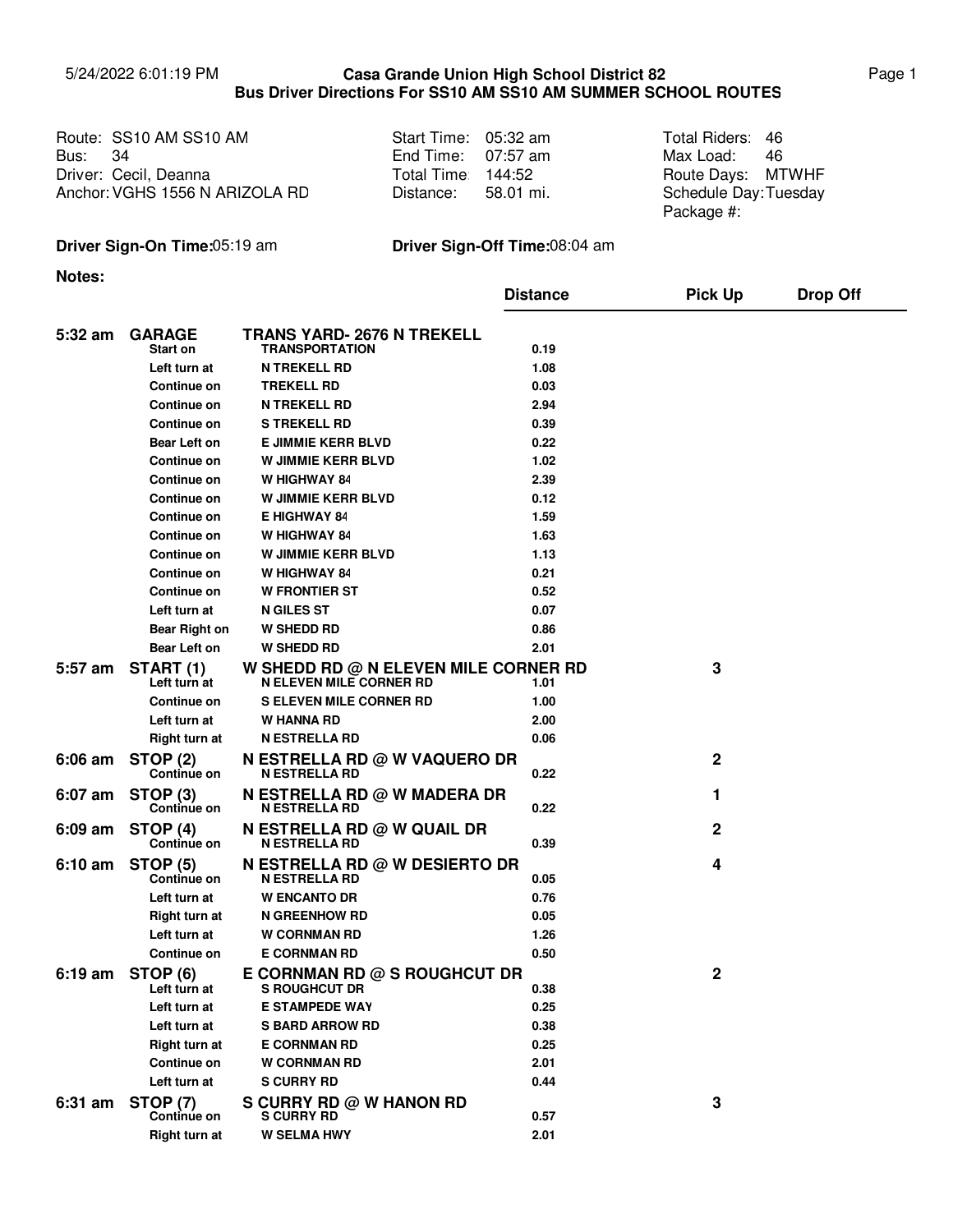#### 5/24/2022 6:01:19 PM **Casa Grande Union High School District 82** Page 2 **Bus Driver Directions For SS10 AM SS10 AM SUMMER SCHOOL ROUTES Casa Grande Union High School District 82**

|           |                                        |                                                                           | <b>Distance</b> | <b>Pick Up</b> | <b>Drop Off</b> |
|-----------|----------------------------------------|---------------------------------------------------------------------------|-----------------|----------------|-----------------|
|           |                                        |                                                                           |                 |                |                 |
|           | Left turn at                           | <b>S ELEVEN MILE CORNER RD</b>                                            | 0.69            |                |                 |
|           | Left turn at                           | <b>W CALLE ROSA</b>                                                       | 0.27            |                |                 |
|           | Right turn at                          | <b>S CALLE DEL MARCO</b>                                                  | 0.18            |                |                 |
|           | 6:41 am STOP (8)<br>Right turn at      | S CALLE DEL MARCO @ W CALLE TUBERIA<br><b>W CALLE TUBERIA</b>             | 0.27            | 3              |                 |
|           | Left turn at                           | <b>S ELEVEN MILE CORNER RD</b>                                            | 1.14            |                |                 |
|           | <b>Continue on</b>                     | <b>N ELEVEN MILE CORNER RD</b>                                            | 0.62            |                |                 |
| 6:45 am   | <b>STOP (9)</b><br><b>Continue on</b>  | N ELEVEN MILE CORNER RD @ W SHEPPARD DR<br><b>N ELEVEN MILE CORNER RD</b> | 2.38            | 3              |                 |
|           | Left turn at                           | <b>W RANDOLPH RD</b>                                                      | 1.51            |                |                 |
| $6:56$ am | <b>STOP (10)</b><br>Continue on        | W RANDOLPH RD @ N RED BRONC RD<br><b>W RANDOLPH RD</b>                    | 1.51            | 1              |                 |
|           | Left turn at                           | <b>S SIGNAL PEAK RD</b>                                                   | 0.00            |                |                 |
|           | <b>Continue on</b>                     | N SIGNAL PEAK RD                                                          | 1.00            |                |                 |
|           | <b>Right turn at</b>                   | <b>W KLECK RD</b>                                                         | 0.94            |                |                 |
| 7:06 am   | <b>STOP (11)</b><br>Continue on        | <b>W KLECK RD @ IRISH DAIRY</b><br><b>W KLECK RD</b>                      | 0.06            | 3              |                 |
|           | Left turn at                           | <b>N TOLTEC BUTTES RD</b>                                                 | 1.01            |                |                 |
|           | Right turn at                          | <b>E COTTONWOOD LN</b>                                                    | 0.77            |                |                 |
| 7:11 am   | <b>STOP (12)</b><br><b>Continue on</b> | <b>3193 e COTTONWOOD LN</b><br><b>E COTTONWOOD LN</b>                     | 1.22            | $\mathbf 2$    |                 |
|           | Left turn at                           | <b>N HACIENDA RD</b>                                                      | 1.53            |                |                 |
|           | <b>Continue on</b>                     | <b>SHACIENDA RD</b>                                                       | 0.48            |                |                 |
|           | Right turn at                          | <b>E EARLEY RD</b>                                                        | 0.38            |                |                 |
|           | Left turn at                           | <b>S MISSION PKWY</b>                                                     | 0.29            |                |                 |
|           | Right turn at                          | <b>S SAN MARINO LOOP</b>                                                  | 0.17            |                |                 |
| 7:22 am   | <b>STOP (13)</b><br><b>Continue on</b> | S SAN MARINO LOOP @ E SANTA KATRINA DR<br><b>S SAN MARINO LOOP</b>        | 0.11            | 12             |                 |
|           | Right turn at                          | <b>S MISSION PKWY</b>                                                     | 0.21            |                |                 |
|           | Left turn at                           | <b>S ALEGRIA AVE</b>                                                      | 0.04            |                |                 |
| 7:24 am   | <b>STOP (14)</b><br>Left turn at       | S ALEGRIA AVE @ S SAN LUIS REY TRL<br><b>S SAN LUIS REY TRL</b>           | 0.03            | 4              |                 |
|           | Right turn at                          | <b>E SAN RAFAEL TRL</b>                                                   | 0.17            |                |                 |
|           | Right turn at                          | <b>S SAN LUIS REY TRL</b>                                                 | 0.02            |                |                 |
|           | Left turn at                           | <b>E SANTO DOMINGO ST</b>                                                 | 0.04            |                |                 |
|           | Right turn at                          | <b>S MISSION PKWY</b>                                                     | 0.23            |                |                 |
|           | Right turn at                          | <b>E EARLEY RD</b>                                                        | 0.38            |                |                 |
|           | Left turn at                           | <b>S HACIENDA RD</b>                                                      | 0.48            |                |                 |
|           | Continue on                            | <b>N HACIENDA RD</b>                                                      | 0.52            |                |                 |
|           | Left turn at                           | <b>E FLORENCE BLVD</b>                                                    | 1.52            |                |                 |
|           | Left turn at                           | <b>CACHERIS CT</b>                                                        | 0.06            |                |                 |
| $7:33$ am | <b>STOP (15)</b><br>Continue on        | <b>CACHERIS CT</b><br><b>CACHERIS CT</b>                                  | 0.13            | 1              |                 |
|           |                                        | >>TURNAROUND<< CACHERIS CT (END)                                          | 0.19            |                |                 |
|           | Left turn at                           | <b>E FLORENCE BLVD</b>                                                    | 0.49            |                |                 |
|           | Right turn at                          | <b>N HENNESS RD</b>                                                       | 0.32            |                |                 |
|           | Left turn at                           | <b>E MCMURRAY BLVD</b>                                                    | 0.23            |                |                 |
|           | Right turn at                          | <b>N CLEMENTS RD</b>                                                      | 0.19            |                |                 |
|           | Continue on                            | <b>Clemons</b>                                                            | 0.36            |                |                 |
|           | Left turn at                           | VISTA GRANDE LOADING ZONE                                                 | 0.10            |                |                 |
| 7:40 am   | <b>DEST (16)</b><br>Continue on        | <b>VGHS 1556 N ARIZOLA RD</b><br><b>VISTA GRANDE LOADING ZONE</b>         | 0.10            |                | 46              |
|           | <b>Right turn at</b>                   | <b>Clemons</b>                                                            | 0.30            |                |                 |